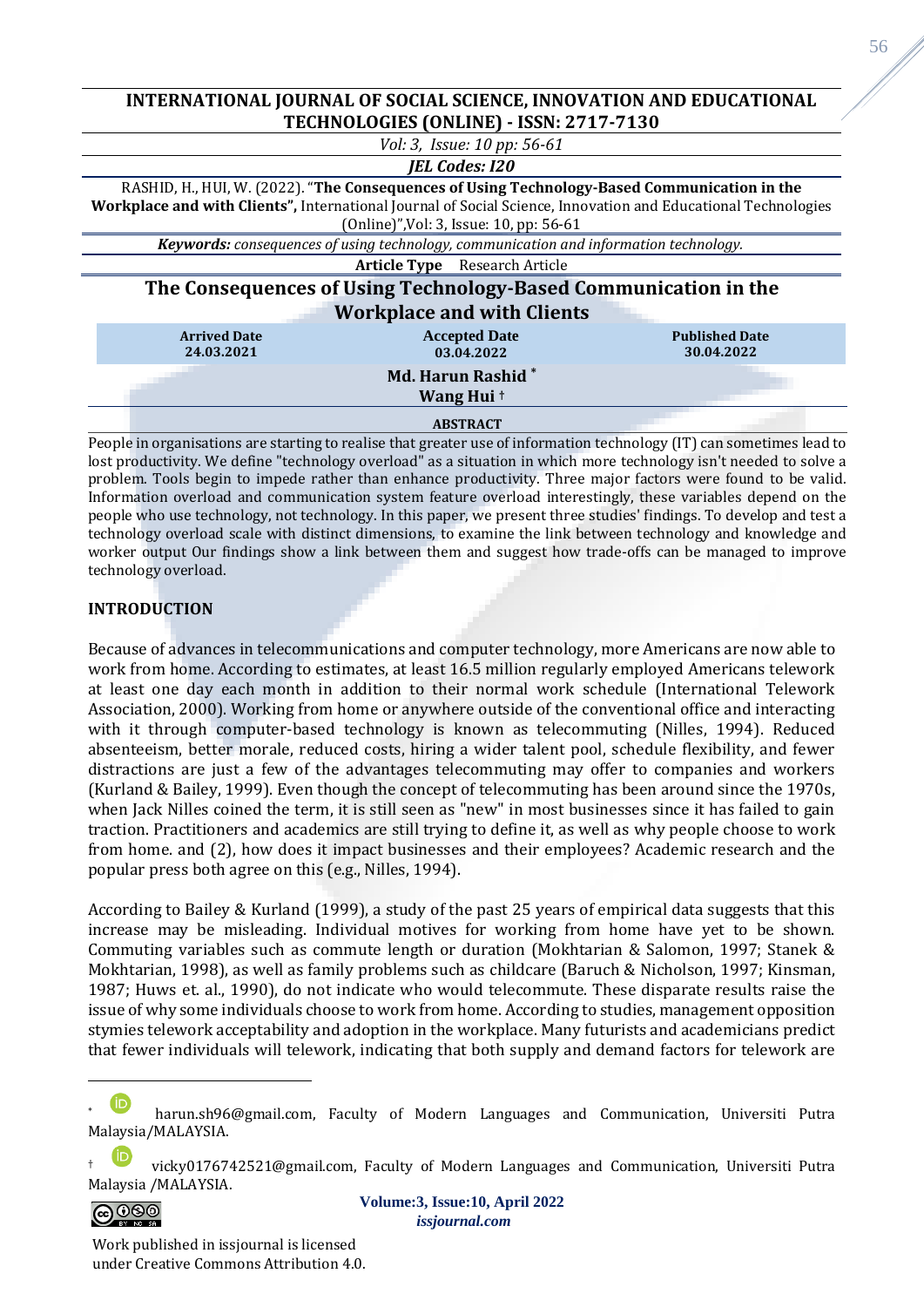weak. Several factors may act as barriers to telecommuting (Baruch & Nicholson, 1997), restricting how far companies and people can go. Isolation among employees is a common issue. Telecommuting may lead to social or professional isolation (Salomon, 1984; Tomaskovic-Devey & Risman, 1993).

Employees are worried that working off-site and out of sight would restrict their opportunities for advancement and reward from the company. Employees expressed a desire for the relaxed atmosphere that comes with working alongside co-workers and friends. Telecommuting frequency, however, seems to have a substantial effect on isolation, as Bailey & Kurland (1999) demonstrate. Those who do not often work from home will not be alone. Despite this, poll after poll finds that one of the main reasons people don't want to telecommute on a regular basis is because they feel alone (Baruch & Nicholson, 1997; Gainey, Kelley, & Hill, 1999 for a discussion). Given the ambiguity surrounding the relationship between telecommuting frequency and isolation, additional studies are needed to confirm previous results. To begin with, it seems that fear of isolation, rather than isolation itself, limits people's willingness to telecommute on a regular basis. We use a grounded theory approach in this research to better understand if, how, and why employee desire for telecommuting is influenced by isolation or fear of it.

# **How important is it to maintain in-person interactions with colleagues and clients**

Inextricably linked are employee development and professional isolation. For companies to adapt to and compete successfully in difficult situations, employee development programmes are critical (Nadler & Nadler, 1990). They may be either professional or casual. Informal developmental activities, such as seminars and training, occur during an employee's day-to-day work experience and may be more essential to their progress than official developmental activities like seminars and training. According to Wick (1989), in a study of managers, more than 70% of all development events are informal (on-thejob). According to McCauley et al. (1994), employee growth and learning are closely connected. According to public sector researchers (Kelleher, Finestone, & Lowy, 1986), managers learn on a frequent basis and are affected by a range of people, job, and environmental variables. Interpersonal networking with co-workers, informal learning that enhances work-related skills and information distribution, and mentoring from co-workers and superiors are three developmental activities to consider. We're presenting and discussing these ideas now because we found they're intertwined with the telecommuter's professional isolation problems, which we'll get to later in the research.

### **Interpersonal networking**

Off-site employees earn money by developing informal working connections (Kugelmass, 1995; Piskurich, 1996). Workplace gossip and informal work-related conversations are two examples of interpersonal networking (Kurland & Pelled, 2000). According to a study (Davis, 1953), managers utilise the grapevine to disseminate information informally when they are unable to do so officially due to organisational limitations. Employees benefit from interpersonal networks in general because they allow individuals to form connections and get access to information that may help them progress in their careers.

### **Informal learning**

Professional development may be aided by informal learning, and career progression may be aided by interpersonal networking. Off-site employees lose out on unexpected informal and spontaneous learning opportunities. Informal communication is often face-to-face and encourages data exchange, which helps one's knowledge base grow (Fine & Rosnow, 1978). Being close to and watching co-workers allows people to acquire skills vicariously (Brown & Duguid, 1991). Implicit learning opportunities are rare in jobs outside of the conventional workplace.

**Volume:3, Issue:10, April 2022** *issjournal.com*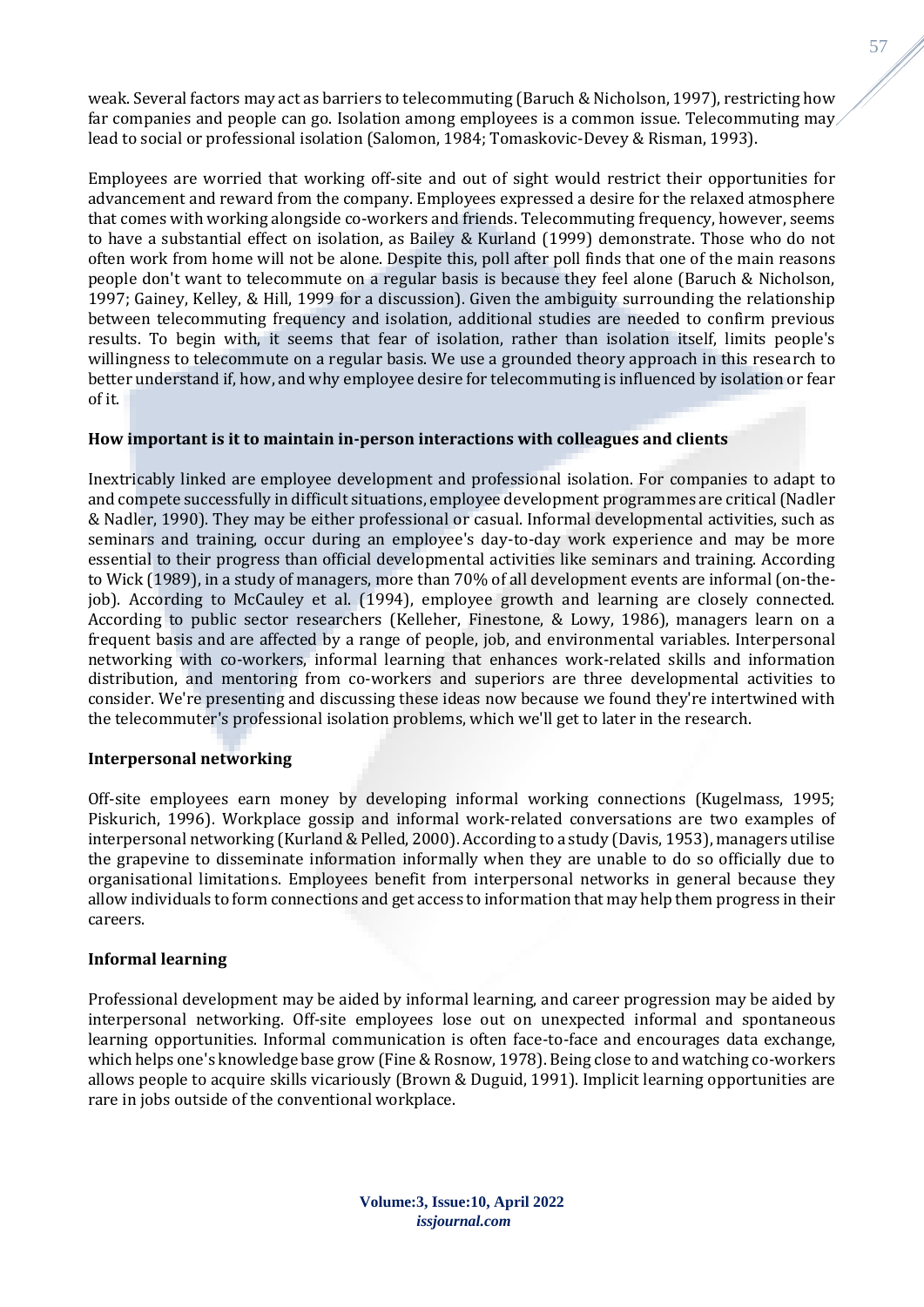### **Mentoring**

Mentorship combines the benefits of informal interaction and informal learning to assist workers navigate an organization's political architecture and expand their expertise. A mentor is an experienced, productive supervisor who successfully interacts with a less-experienced employee and promotes personal development for the benefit of both the employee and the business (Kram, 1985). Mentorship has been linked to pay and promotions in studies and may be an important element of an employee's professional development (Scandura, 1992). Mentors offer emotional support, feedback, and access (to both official and unofficial organisation networks, as well as external networks) (Altmeyer, Prather, & Thombs, 1994). They act as role models, promote new behaviours, provide feedback and advice, and enable informal information sharing about work and non-work experiences. Kram (1985) defined structured codification Informal mentoring relationships include peer exchanges in which co-workers help one another (Kram & Isabella, 1985). Even long-term workers may benefit from mentorship.

#### **Other issues**

We also show that differentiating between professional and social isolation is difficult when analysing interview data on employee isolation experiences. Social contact involves aspects of interpersonal networking, helps in informal learning and mentoring, and, in general, aids in the formation of trustworthy relationships. Finally, we found no overall directional relationship between professional isolation and the frequency of telecommuting. According to non-telecommuters and supervisors, employees should telecommute less in order to avoid developmental stumbling blocks. Telecommuters believe they should telecommute less since they will have less access to these development efforts. Finally, telecommuting more often seems to cut down on professional isolation for non-telecommuters and their supervisors, while telecommuters' fears of professional isolation seem to keep them from telecommuting more often.

### **Effects might the use of technology-based on Communication**

There is a widely held belief that technology-based products offer acquisition-rich input that is necessary for everyday communication and education. Both technology-based and textbook-based resources helped in the development of abilities, according to the results. It was discovered that technology-based resources are slightly more effective than textbook-based ones.

According to the results of this study, the majority of respondents preferred technology-based resources over textbook-based materials and were motivated in the classroom while utilising them. Language teaching has long piqued the attention of professionals in fields ranging from psychology to neurology. In the area of English as a Foreign Language, teaching languages to people who live in cultures where the target language is not used on a daily basis is a constant source of concern (EFL). Unlike other disciplines such as history or mathematics, language teaching has undergone numerous modifications as a consequence of different lecture methods.

The procedures are comparable in math and other quantitative subjects: the "present, practise, and create" cycle. However, the situation is quite different in the field of ELT. In the course of its 300-year history, ELT has utilised a number of teaching techniques and approaches, including the grammartranslation method, the audio-lingual method, the silent method, community teaching, communicative teaching, and the task-based approach. Without a doubt, the most important shift has been the use of technology in language instruction. Recognizing the importance of technology in language learning, the present research aims to evaluate how technology may be used to improve listening abilities. A key function of listening skills is emphasised in this process: connecting with people and comprehending what they say in circumstances that resemble honest conversation dialogues. The study's results may aid language learners, instructors, and businesses in understanding the effect of utilising technologybased listening aids. Teachers may be able to use this information to come up with a theory-based pedagogy for making listening exercises and choosing materials for the classroom.

**Volume:3, Issue:10, April 2022** *issjournal.com*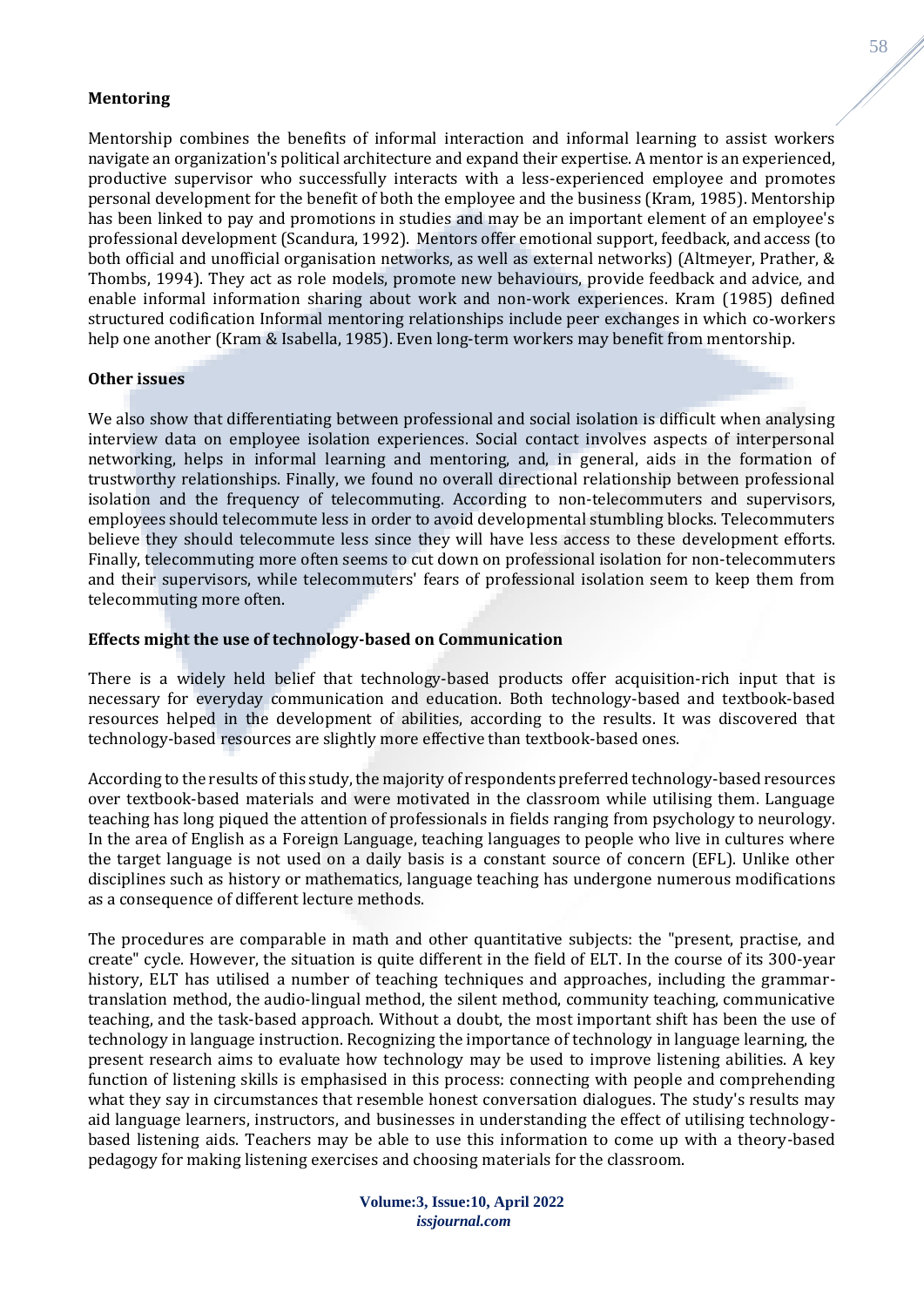### **Implications for teaching**

It may also provide suggestions for businesses to create more effective listening skills development programmes for youngsters. In a nutshell, the study's main advantage will be to demonstrate the effectiveness of contemporary educational techniques such as technology integration in the classroom and evaluate the usage of technology-based resources.

The language education business has been impacted by the increasing demand for technology-inverted courses. Various ELT professors have varied perspectives on technology. Technology integration, according to Dockstader (2008), is the use of technology to update and enhance the educational environment. According to Kartal (2005), language education requires the use of technology more than other social science disciplines.

Language teaching methods are influenced by technology in a number of ways. In general, the apps have changed English teaching methods considerably. The new technology has a lot of useful options for teaching language development, which makes it more fun and productive (Arifah) (2014). Technologybased products fared well due to their engaging nature. These resources, which were not created for instructional purposes, are fascinating instances of natural language being used in a particular context in real life. Technology-based resources may improve students' performance, as well as their knowledge and interest. For the development of listening skills, selecting the most suitable technology-based content is essential. In addition, the main pedagogical conclusion drawn from the data produced by instructors' responses to one-on-one interviews emphasised the need to rethink in-service training programmes. It should be taught in some courses how to choose technology-based resources for use in the teaching-learning process.

### **Limitations**

The findings of this study are restricted to the development of foreign communication abilities; additional studies on other key communication skills such as speaking, writing, and reading may provide different results. Furthermore, given the limited number of participants, the results' generalizability should be viewed with care. More individuals taking part in the research might have resulted in more accurate and relevant findings. Because the findings are restricted to a vocational high school in Turkey, they should not be applied to all English learners. Due to a lack of time, the subject group in this study took English classes for 12 weeks in a row. However, it would have been better if they took more time to improve their communication skills.

### **Conclusions**

This research aimed to investigate the effects of using technology-based resources to assist schoolchildren in improving their communication abilities. According to the study's results, utilizing technology-based materials proved helpful. Both participants who practiced Communication using technology-based materials and textbook-based materials inquired about instructors' and students' perceptions of technology-based materials. Another factor to consider is that both instructors and students have favourable attitudes toward technology-based tools.

Contrary to what learners think, teachers put a high skill on communication skills in the language learning process, according to interviews with instructors. Communication was considered a critical skill for learning other language abilities by all three academics. Teachers should make a deliberate effort to encourage their students to listen to authentic English samples to improve their communication skills, prepare them to cope with spoken English outside of the classroom, and use English in real-life circumstances. We may conclude that students appreciated the use of technology-based resources. This discovery can be attributed to several factors. The primary explanation stems from psychological demands. Participants were more interested in what they were more interested in. As a result, as technology-based materials became more appealing, they wished to utilize them more frequently. The 59

**Volume:3, Issue:10, April 2022** *issjournal.com*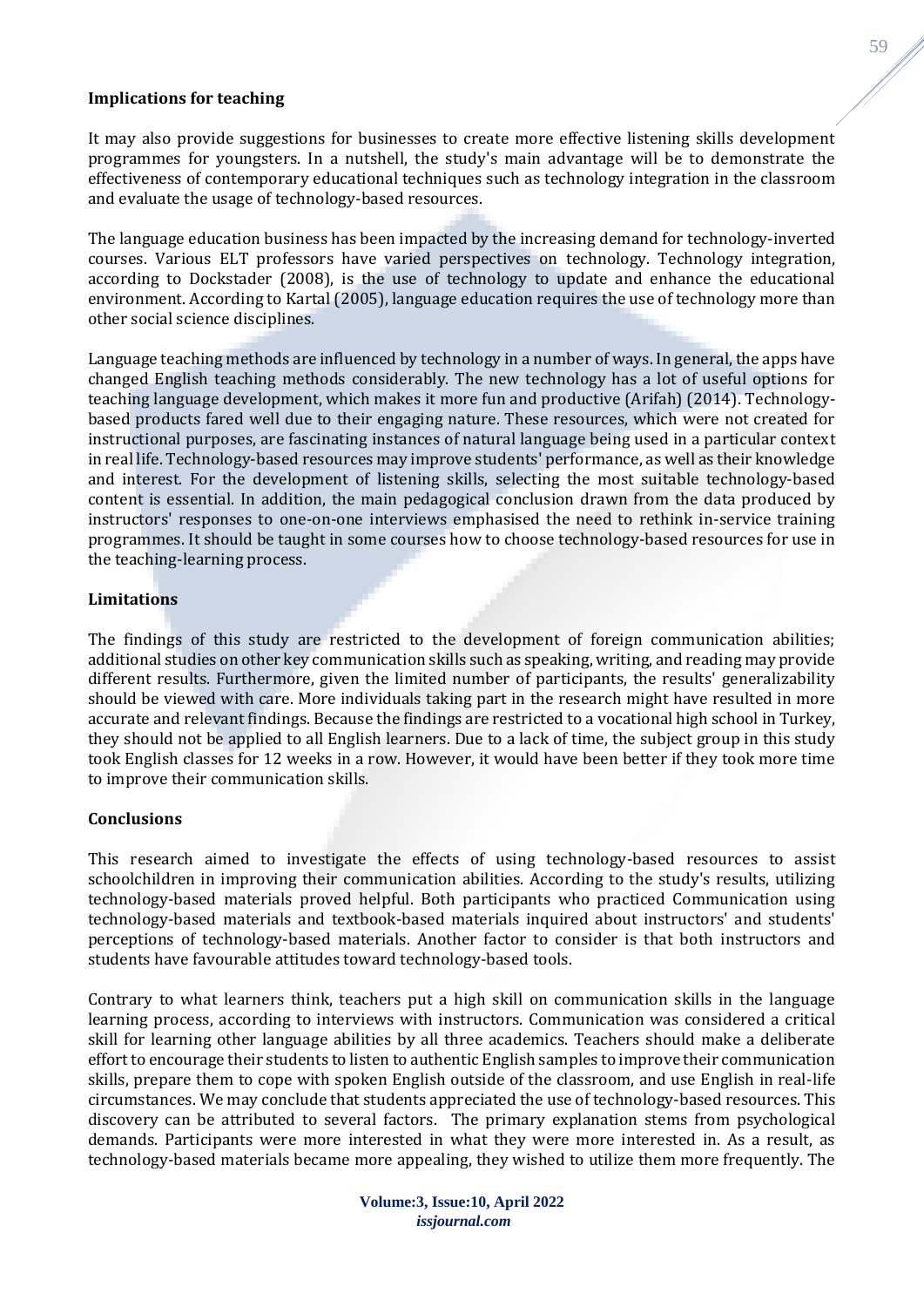underlying reason for finding technology-based materials appealing is that they build good examples for their future goals in language proficiency and seeing their goal can encourage them.

**Acknowledgment:** The authors have not received financial support from the University or any other institution/organization. The authors are grateful to the journal's anonymous reviewers for their extremely helpful suggestions to improve the quality of the manuscript.

**Conflicts of Interest:** The authors declare no conflict of interest.

## **References**

- Altmeyer AS, Prather F, Thombs DL. (1994). Mentoring-in-public-administration scales: construct validation and relationship to the level of management. Public Productivity and Management Review 17: 387–397.
- Arifah, A. (2014). Study on the use of technology in ELT classroom: Teachers' perspective. Unpublished Master's Thesis, Department of English and Humanities, BRAC University, Dhaka, Bangladesh.
- Baruch Y, Nicholson N. (1997). Home, sweet work: requirements for effective home working. Journal of General Management 23: 15–30. <https://doi.org/10.1177/030630709702300202>
- Boyle, J. (1984). Factors affecting listening comprehension. *ELT Journal*, *38* (1), 34-38. <http://dx.doi.org/10.1093/elt/38.134>
- Brown JS, Duguid P. (1991). Organizational learning and communities-of-practice: toward a unified view of working, learning, and innovating. Organization Science 2: 40–57. <https://www.jstor.org/stable/2634938>
- Davis, K. (1953). Management communication and the grapevine. Harvard Business Review 31: 43–49. https://www.researchgate.net/publication/317044636 Review of the Grapevine Communicati [on](https://www.researchgate.net/publication/317044636_Review_of_the_Grapevine_Communication)
- Dockstader, J. (2008). Teachers of the 21st century know the what, why, and technology integration *technological Horizons in education*, *26*(6). <https://eric.ed.gov/?id=EJ584319>
- Gainey, TW, Kelley, DE, Hill, JA. (1999). Telecommuting's impact on corporate culture and individual workers: examining the effect of employee isolation. SAM Advanced Management Journal Autumn: 4–10. [https://go.gale.com/ps/i.do?p=AONE&u=googlescholar&id=GALE|A57829884&v=2.1&it=r&sid](https://go.gale.com/ps/i.do?p=AONE&u=googlescholar&id=GALE|A57829884&v=2.1&it=r&sid=AONE&asid=fc4cf121) [=AONE&asid=fc4cf121](https://go.gale.com/ps/i.do?p=AONE&u=googlescholar&id=GALE|A57829884&v=2.1&it=r&sid=AONE&asid=fc4cf121)
- Kartal, E. (2005). Bilişim-Iletişim Teknolojileri ve Dil Öğretim Endüstrisi. *The Turkish Online Journal of Educational Technology – TOJET*, *4*(4), 82-87. <http://www.tojet.net/articles/v4i4/4411.pdf>
- Kinsman F. (1987). The homeworker's tale. In The Telecommuters (pp. 70–93), Kinsman F (ed.). John Wiley &Sons: New York.
- Kelleher, D., Finestone, P., & Lowy, A. (1986). Managerial learning: First notes from an unstudied frontier. Group & Organization Studies, 11(3), 169–202. <https://doi.org/10.1177/105960118601100304>
- Kram, K. E. (1985). Mentoring at work: Developmental relationships in organizational life. Glenview, IL: Scott Foresman.
- Kram, KE, Isabella, LA. (1985). Mentoring alternatives: the role of peer relationships in career development. *Academy of Management Journal* 28: 110–132. <https://psycnet.apa.org/doi/10.2307/256064>
- Kugelmass, J. (1995). Telecommuting: A Manager's Guide to Flexible Work Arrangements. Lexington Books: New York.

60